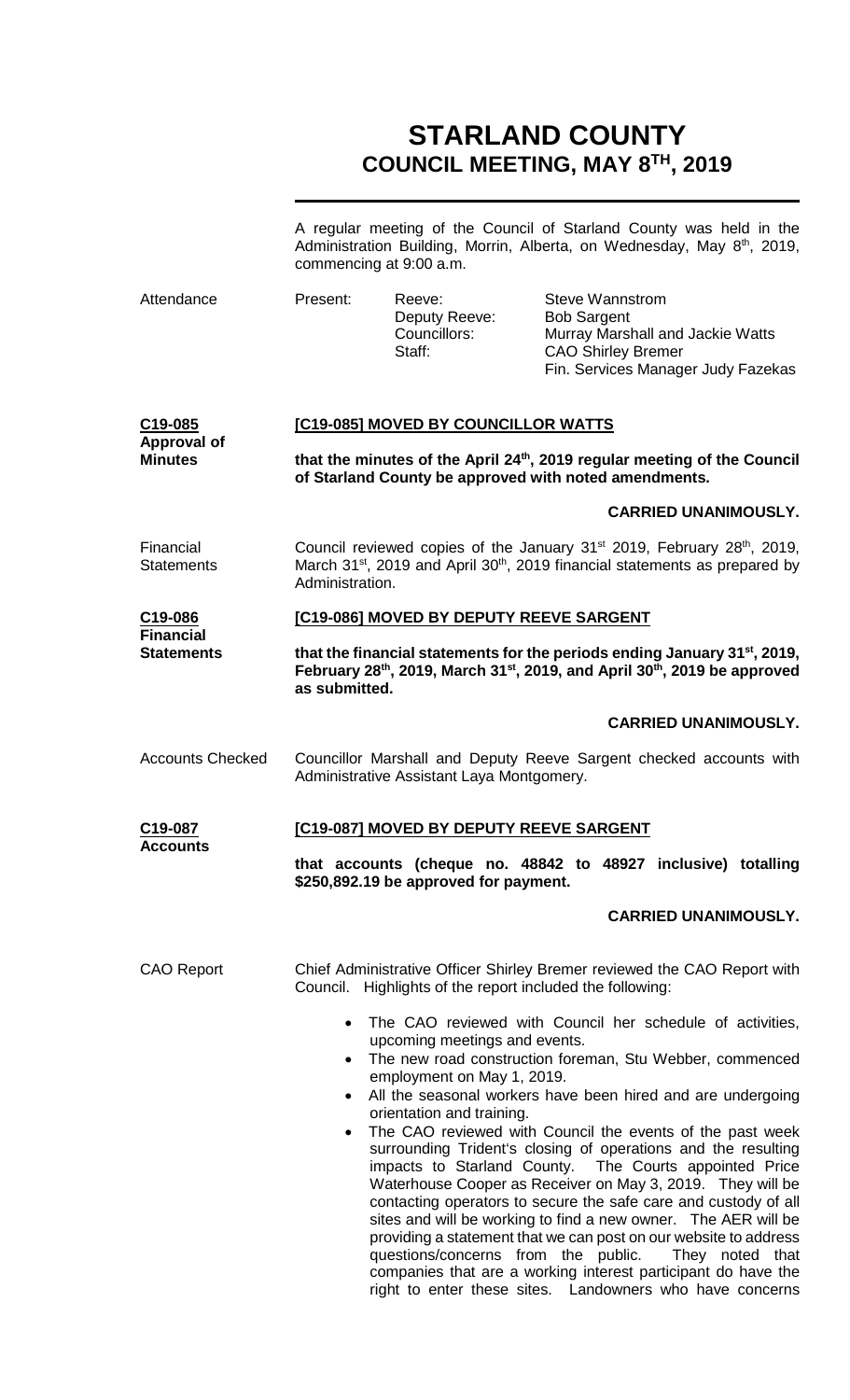|                             | regarding unpaid leases or liens on their property should be<br>contacting the Farmer's Advocate and making application to the<br>Alberta Surface Rights Board. There will be a publication in this<br>week's Drumheller Mail regarding the Trident closure and the<br>impact this will have on Starland County's operations.<br>There have been some issues noted with the demolition and<br>clean-up of the old Administration building. The contractor<br>damaged pavement and sidewalk in the Village of Morrin.<br>There was also damage to the south-side wheel chair ramp and<br>steps of the Morrin Community Hall. This has been reported to<br>our insurance representatives.                                                      |
|-----------------------------|----------------------------------------------------------------------------------------------------------------------------------------------------------------------------------------------------------------------------------------------------------------------------------------------------------------------------------------------------------------------------------------------------------------------------------------------------------------------------------------------------------------------------------------------------------------------------------------------------------------------------------------------------------------------------------------------------------------------------------------------|
| Attendance                  | At 9:25 a.m. Public Works Supervisor Ken Menage attended the meeting.                                                                                                                                                                                                                                                                                                                                                                                                                                                                                                                                                                                                                                                                        |
| BF 8593<br>Grenville Bridge | At 9:30 a.m. Ryan Bitz attended the meeting. Mr. Bitz, representing a<br>group of affected farmers, expressed concern over the closure of bridge<br>8593 (Grenville bridge) and asked if there was a plan to repair or replace<br>the bridge in the future. Ken Menage advised that the County has received<br>five quotes ranging in cost from \$350,000 to \$700,000; however, due to<br>financial constraints, the County will not be able to make this repair this year.<br>The County is still seeking lower cost alternatives that will meet the<br>regulatory requirements for public roads. Ryan Bitz requested that the<br>County have a meeting with the affected farmers after seeding to answer<br>their questions and concerns. |
| Departure                   | Councillor Watts departed meeting at 10:40 a.m.                                                                                                                                                                                                                                                                                                                                                                                                                                                                                                                                                                                                                                                                                              |
| Return                      | Councillor Watts returned to the meeting at 10:44 a.m.                                                                                                                                                                                                                                                                                                                                                                                                                                                                                                                                                                                                                                                                                       |
| Departure                   | Ryan Bitz departed the meeting at 10:45 a.m.                                                                                                                                                                                                                                                                                                                                                                                                                                                                                                                                                                                                                                                                                                 |
| <b>PW Report</b>            | Ken Menage reviewed the Public Works Report with Council. Highlights of<br>his report included the following:                                                                                                                                                                                                                                                                                                                                                                                                                                                                                                                                                                                                                                |
|                             | The PW Crew have been working on signs, road repairs,<br>approach building, culvert work, and brushing.<br>The Shop crew have been busy with repairs and tire work to all<br>$\bullet$<br>department equipment.<br>Gradermen have been blading roads and getting ready for<br>$\bullet$<br>summer. Don Rude worked with Les Scarlett April 29 - May 3<br>on grader training. Ken advised that this training should save<br>costs in fuel and grader blades.                                                                                                                                                                                                                                                                                  |
|                             | Ken has been working on bridge inspections, road and bridge planning,<br>capital planning, and introducing new Road Construction Foreman to<br>staff/ratepayers and planned projects.                                                                                                                                                                                                                                                                                                                                                                                                                                                                                                                                                        |
|                             | The road construction crew started on the Montgomery Road and should be<br>finished by next week. The road construction crew will then be moving and<br>commencing construction on the Sharpe Road project.                                                                                                                                                                                                                                                                                                                                                                                                                                                                                                                                  |
|                             | Ken will be meeting with Stettler County next Wednesday regarding the haul<br>road from the Scollard gravel pit.                                                                                                                                                                                                                                                                                                                                                                                                                                                                                                                                                                                                                             |
|                             | Public Works has been busy measuring up dust control areas and<br>coordinating with our two dust control suppliers.                                                                                                                                                                                                                                                                                                                                                                                                                                                                                                                                                                                                                          |
|                             | Ken has addressed concerns from the public regarding the driving of our<br>equipment operators. Ken will continue to address these issues with staff<br>at regular Safety Meetings.                                                                                                                                                                                                                                                                                                                                                                                                                                                                                                                                                          |
| Departure                   | Ken Menage departed the meeting at 11:01 a.m.                                                                                                                                                                                                                                                                                                                                                                                                                                                                                                                                                                                                                                                                                                |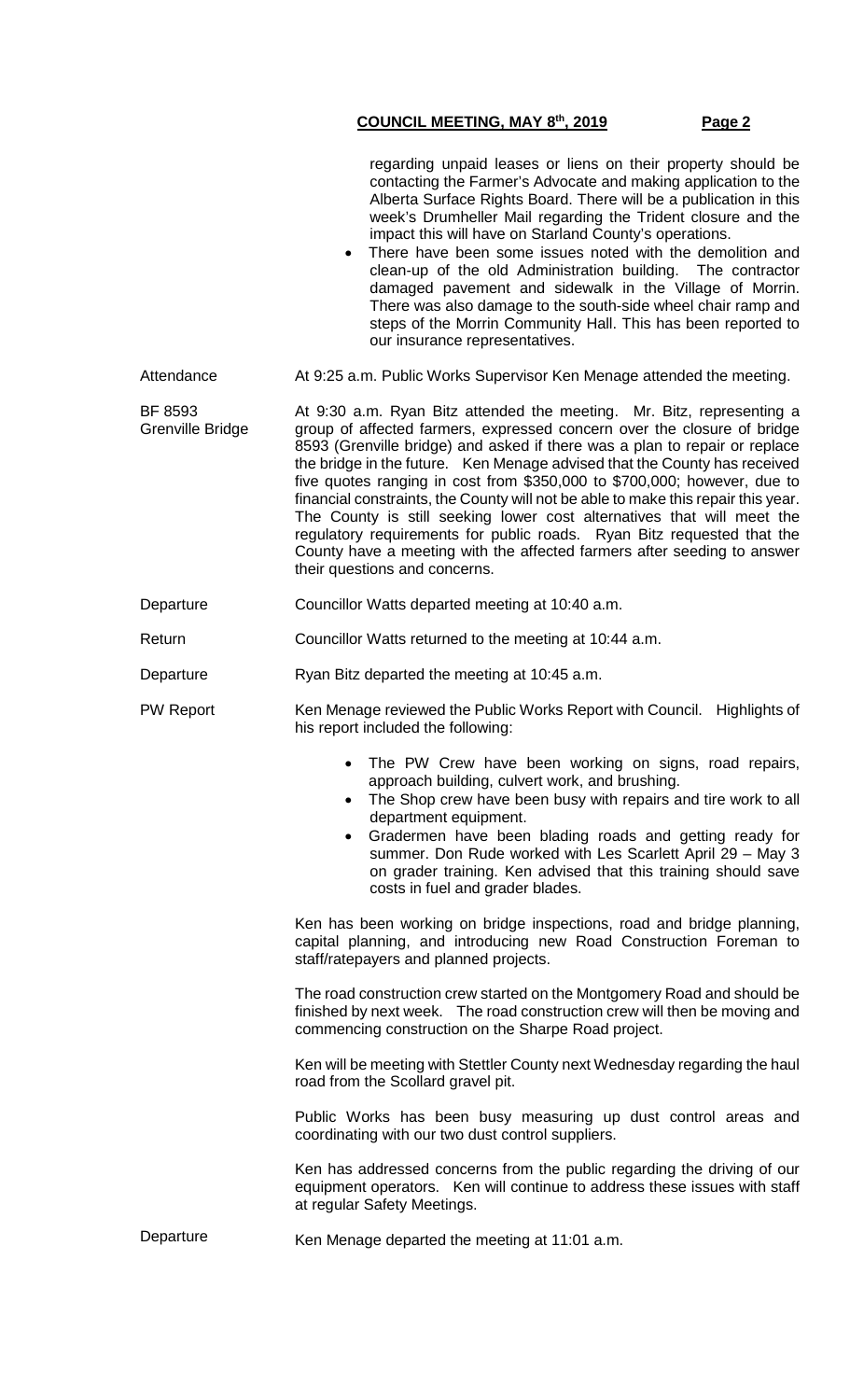| Eagle Builders                                 | CAO Bremer reminded Council that the initial design meeting for the new<br>Public Works Shop and Administration Building will be held with Eagle<br>Builders on Monday, May 13, 2019 at 9:00 a.m. at Eagle Builders Office in<br>Blackfalds, AB.                                                                                                                                                                                                                                                                                                                                                                                                                                                                                                                                                                                                                                                                                     |  |  |
|------------------------------------------------|--------------------------------------------------------------------------------------------------------------------------------------------------------------------------------------------------------------------------------------------------------------------------------------------------------------------------------------------------------------------------------------------------------------------------------------------------------------------------------------------------------------------------------------------------------------------------------------------------------------------------------------------------------------------------------------------------------------------------------------------------------------------------------------------------------------------------------------------------------------------------------------------------------------------------------------|--|--|
| <b>Town Hall Meeting</b>                       | Council discussed potentially holding a Town Hall meeting with Starland<br>County ratepayers after the 2019 budget is finalized and approved.                                                                                                                                                                                                                                                                                                                                                                                                                                                                                                                                                                                                                                                                                                                                                                                        |  |  |
| <b>MS Report</b>                               | At 11:10 a.m. Municipal Services Manager Glen Riep attended the meeting<br>and reviewed his MS Report with Council. Highlights of the report include<br>the following:                                                                                                                                                                                                                                                                                                                                                                                                                                                                                                                                                                                                                                                                                                                                                               |  |  |
|                                                | All summer staff for the Recreation and Utilities departments<br>have been hired.<br>Recreation sites are being readied for the May long weekend<br>when they will open. The Starland Recreation area will remain<br>closed during and after the May long weekend due to the bridge<br>construction and safe access to the property. There will be a<br>new entrance gate installed at the new location as the existing<br>gate will be destroyed due to the bridge and road construction.<br>Staff have assisted AENV and Parks with the installation of pole<br>structures with cameras at Michichi and McLaren dams to<br>monitor fishing activities and the birds that frequent the area to<br>determine the cause of fish depletion in these two dams.<br>Repair work to the Michichi shower house is being completed as<br>$\bullet$<br>some of the water lines were not properly winterized and were<br>subsequently damaged. |  |  |
| Letter of Concern<br>re Water Rate<br>Increase | Council reviewed correspondence from Barrie Hoover regarding his<br>concerns over the upcoming increase to water rates in the County.                                                                                                                                                                                                                                                                                                                                                                                                                                                                                                                                                                                                                                                                                                                                                                                                |  |  |
| Departure                                      | At 11:54 a.m. Glen departed from the meeting.                                                                                                                                                                                                                                                                                                                                                                                                                                                                                                                                                                                                                                                                                                                                                                                                                                                                                        |  |  |
| 2019 Budget and<br><b>Tax Rates</b>            | Administration provided Council with a preliminary overview of the proposed<br>2019 tax revenue budget and associated tax rates by class.                                                                                                                                                                                                                                                                                                                                                                                                                                                                                                                                                                                                                                                                                                                                                                                            |  |  |
| <b>UCP Delegation</b>                          | Nate Horner, UCP MLA and James Klassen joined the meeting at 1:15 p.m.<br>Council provided MLA Horner with an update on several issues of concern<br>for Starland County, namely:                                                                                                                                                                                                                                                                                                                                                                                                                                                                                                                                                                                                                                                                                                                                                    |  |  |
|                                                | The detrimental impact of Trident's closure on Starland County's<br>$\bullet$<br>operations.<br>AER processes that continued to approve the transfer of wells to<br>Trident even when Trident's solvency was questionable.<br>The future of MSI funding and the need for a predictable and<br>$\bullet$<br>consistent provincial funding framework for rural municipalities.<br>The state of our current infrastructure and the need to replace<br>$\bullet$<br>bridges in our County which are failing.<br>Provincial regulations that are creating additional expense and<br>$\bullet$<br>causing delays to our projects such as environmental and wetlands<br>assessments required for road construction.<br>A more equitable approval mechanism to get sustainable energy<br>$\bullet$<br>development (i.e. wind and solar projects) approved in our county.                                                                     |  |  |
| Departure                                      | The UCP delegation departed the meeting at 1:55 p.m.                                                                                                                                                                                                                                                                                                                                                                                                                                                                                                                                                                                                                                                                                                                                                                                                                                                                                 |  |  |
| Seasonal Labour<br><b>Grant Approvals</b>      | Starland County has been approved for two positions under the Summer<br>Temporary Employment Program through Alberta Labour and for two<br>positions under the federal Canada Summer Jobs Program.                                                                                                                                                                                                                                                                                                                                                                                                                                                                                                                                                                                                                                                                                                                                   |  |  |
| RMA Advocacy<br>Report                         | CAO Bremer reviewed the RMA Advocacy Report and the status of Fall<br>2018 Resolutions.                                                                                                                                                                                                                                                                                                                                                                                                                                                                                                                                                                                                                                                                                                                                                                                                                                              |  |  |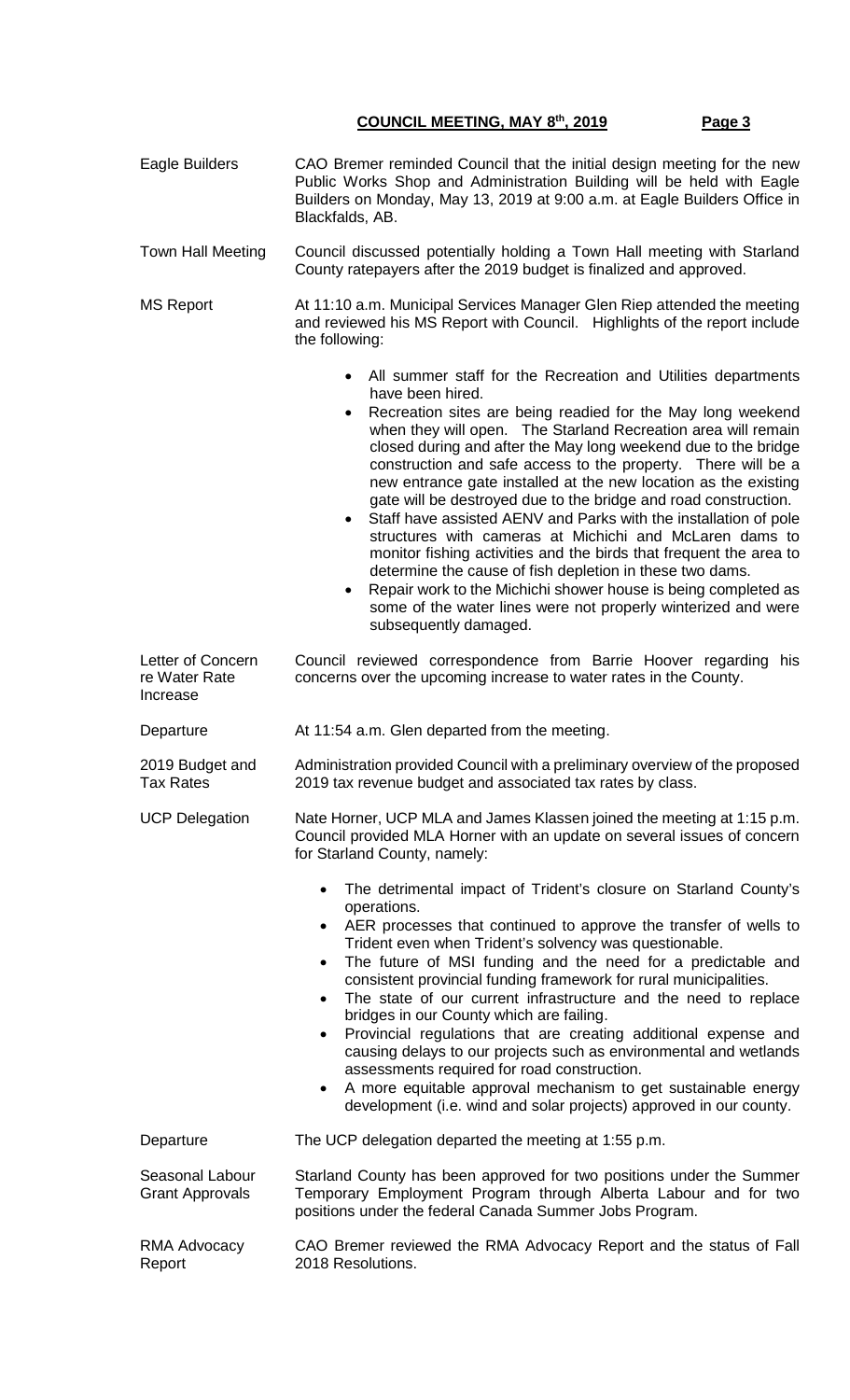| Parade<br>Opportunities          | Starland County will be entering a parade float in the Rumsey 100 <sup>th</sup><br>Anniversary Parade and Rumsey and Munson Fire Departments will be<br>participating in the Drumheller and District Chamber of Commerce's July 1 <sup>st</sup><br>Parade.                                                                                                                                                                                                                                                                                                                                                                                               |                                                                                                                                                                                             |                                                                                                                                                                          |  |
|----------------------------------|----------------------------------------------------------------------------------------------------------------------------------------------------------------------------------------------------------------------------------------------------------------------------------------------------------------------------------------------------------------------------------------------------------------------------------------------------------------------------------------------------------------------------------------------------------------------------------------------------------------------------------------------------------|---------------------------------------------------------------------------------------------------------------------------------------------------------------------------------------------|--------------------------------------------------------------------------------------------------------------------------------------------------------------------------|--|
| <b>PLRD FRW Annual</b><br>Report | Diana Rowe FCSS Director, Ellen Vanderkolk PLRD, Martina Becky FRW<br>and Clinton Taylor FRW attended the meeting at 2:05 p.m. An updated<br>FRW job description was shared with Council. Each FRW introduced<br>themselves and provided feedback on their interactions and challenges with<br>students and their families.<br>Although there is a shrinking student<br>population, there seems to be an increased demand for services from<br>students and families. Eight communities, including Starland County,<br>provide funding for this program and PLRD provides the balance of the<br>funding required to keep this program running each year. |                                                                                                                                                                                             |                                                                                                                                                                          |  |
| Departure                        | Diana Rowe and the PLRD delegation departed the meeting at 2:35 p.m.                                                                                                                                                                                                                                                                                                                                                                                                                                                                                                                                                                                     |                                                                                                                                                                                             |                                                                                                                                                                          |  |
| <b>CN Rail Line</b>              | CN Rail Line provided notice that there will be vegetation control activities<br>between April 29, 2019 and July 31, 2019. Asplundh Services has been<br>contracted to complete this work.                                                                                                                                                                                                                                                                                                                                                                                                                                                               |                                                                                                                                                                                             |                                                                                                                                                                          |  |
| <b>County Picnic</b>             | The date for the County Staff and Family Picnic has been set for June 14,<br>2019.                                                                                                                                                                                                                                                                                                                                                                                                                                                                                                                                                                       |                                                                                                                                                                                             |                                                                                                                                                                          |  |
| <b>RMA</b>                       | The following RMA news bulletins were reviewed:                                                                                                                                                                                                                                                                                                                                                                                                                                                                                                                                                                                                          |                                                                                                                                                                                             |                                                                                                                                                                          |  |
|                                  | i)<br><b>RMA Advocates for Canola Producers</b><br>$\mathsf{ii}$<br>RMA Post-Secondary Scholarship Program (Starland County will<br>send notices out for applications)<br>Alberta's New Cabinet Appointed<br>ii)                                                                                                                                                                                                                                                                                                                                                                                                                                         |                                                                                                                                                                                             |                                                                                                                                                                          |  |
| Committee<br>Reports             | Each of the Councillors present briefly reported on the various committees<br>to which they are appointed                                                                                                                                                                                                                                                                                                                                                                                                                                                                                                                                                |                                                                                                                                                                                             |                                                                                                                                                                          |  |
| Council<br>Communications        | <b>Council Communications:</b><br>i)<br><b>Prairie Land Pride Newsletter</b><br>ii)<br>Palliser Regional Municpal Services - Minutes of Board of<br>Directors' Meeting held on January 10, 2019<br>Insight Into Government (1 issue)<br>iii)<br>RMA re: President's Update<br>iv)<br>RMA Contact Newsletter (2 issues)<br>V)                                                                                                                                                                                                                                                                                                                             |                                                                                                                                                                                             |                                                                                                                                                                          |  |
| <b>Accounts</b>                  | Accounts – see prior motion.                                                                                                                                                                                                                                                                                                                                                                                                                                                                                                                                                                                                                             |                                                                                                                                                                                             |                                                                                                                                                                          |  |
|                                  | <b>WILD WEST BADLANDS TOURS</b>                                                                                                                                                                                                                                                                                                                                                                                                                                                                                                                                                                                                                          | CK# 48842                                                                                                                                                                                   | 735.00                                                                                                                                                                   |  |
|                                  | <b>Sub-Total:</b>                                                                                                                                                                                                                                                                                                                                                                                                                                                                                                                                                                                                                                        |                                                                                                                                                                                             | \$<br>735.00                                                                                                                                                             |  |
|                                  | A.H. GRADER SERVICE LTD.<br>A.P.I. ALARM INC.<br><b>ACTIVE GLASS</b><br>ADAMS INDUSTRIAL SUPPLIES INC.<br>AIR LIQUIDE CANADA HEAD OFFICE<br>ALBERTA FARM ANIMAL CARE<br>ALBERTA FIRE CHIEF ASSOCIATION<br>ALBERTA GOVERNMENT SERVICES<br>ALBERTA HOTEL & LODGING<br>ALBERTA ONE-CALL CORPORATION<br>ALBERTA RIPARIAN HABITAT<br>ATB FINANCIAL MASTERCARD<br>ATCO STRUCTURES & LOGISTICS LTD. CK# 48855<br><b>AUTO VALUE PARTS - DRUMHELLER</b><br>BEARCOM CANADA CORP.<br><b>BISON HISTORICAL SERVICES LTD.</b>                                                                                                                                          | CK#48843<br>CK# 48844<br>CK# 48845<br>CK# 48846<br>CK# 48847<br>CK# 48848<br>CK# 48849<br>CK#48850<br>CK#48851<br>CK# 48852<br>CK#48853<br>CK# 48854<br>CK# 48856<br>CK# 48857<br>CK# 48858 | 12,274.50<br>141.75<br>880.82<br>2,436.42<br>392.49<br>525.00<br>369.19<br>501.00<br>829.50<br>132.30<br>500.00<br>2,968.38<br>10,762.50<br>1,376.77<br>270.22<br>375.00 |  |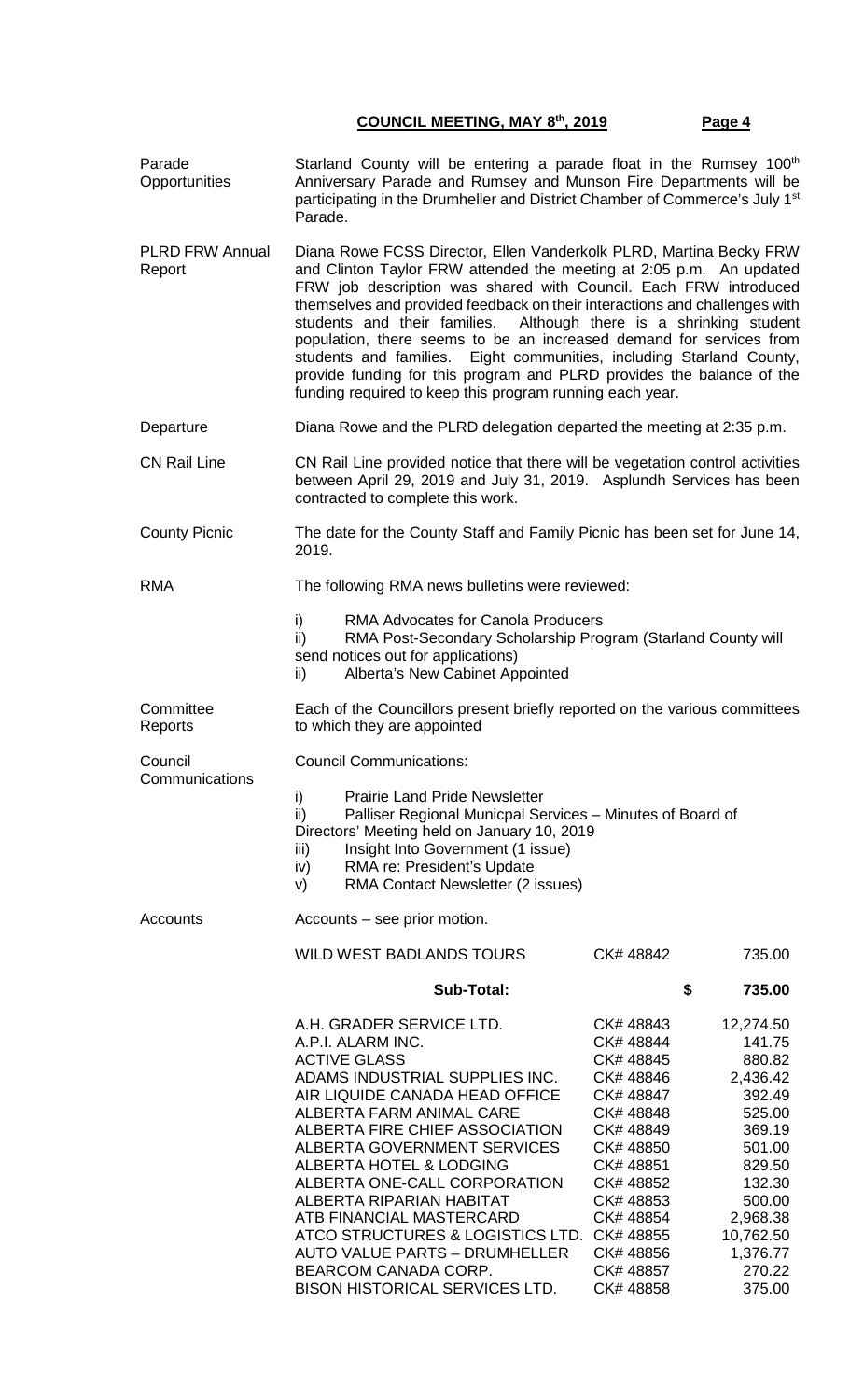| BORDER PAVING LTD.                                | CK# 48859 | 3,638.88  |
|---------------------------------------------------|-----------|-----------|
| BREMER, SHIRLEY J.                                | CK# 48860 | 150.00    |
| <b>BROWNLEE LLP</b>                               | CK# 48861 | 3,057.18  |
| <b>RECEIVER GENERAL</b>                           | CK# 48862 | 150.00    |
| <b>CERVUS AG EQUIPMENT LP</b>                     | CK#48863  | 8.12      |
| <b>CHAMPION COMMERCIAL PRODUCTS</b>               | CK# 48864 | 1,838.32  |
| CHINOOK PUMPS LTD.                                | CK# 48865 | 127.14    |
| <b>CINTAS CANADA LIMITED</b>                      | CK# 48866 | 82.95     |
| D/K BLADE SERVICE LTD.                            | CK# 48867 | 5,040.00  |
| DIGITEX CANADA INC.                               | CK#48868  | 639.08    |
| DIRECTDIAL.COM                                    | CK# 48869 | 151.20    |
| DRUM WIRELESS LTD.                                | CK# 48870 | 1,139.20  |
| DRUMHELLER SOLID WASTE                            | CK# 48871 | 171.57    |
|                                                   |           |           |
| DRUMHELLER CHRYSLER LTD.                          | CK# 48872 | 1,109.98  |
| DRUMHELLER EQUIPMENT SALES                        | CK# 48873 | 602.73    |
| <b>ECS SAFETY SERVICES LTD.</b>                   | CK# 48874 | 1,503.89  |
| FOURLANE FORD SALES LTD.                          | CK# 48875 | 66.41     |
| <b>FRESON BROS DRUMHELLER</b>                     | CK# 48876 | 238.88    |
| <b>GANGSTER ENTERPRISES</b>                       | CK# 48877 | 963.90    |
| <b>GARTLOW HOLDINGS LTD.</b>                      | CK# 48878 | 500.00    |
| <b>GFL ENVIRONMENTAL INC.</b>                     | CK# 48879 | 238.73    |
| <b>GLOVER INTERNATIONAL TRUCKS LTD. CK# 48880</b> |           | 6,713.28  |
| HENRY KROEGER REGIONAL WATER                      | CK#48881  | 7,839.50  |
| HI-WAY 9 EXPRESS LTD.                             | CK# 48882 | 238.08    |
| <b>JACK FENCING</b>                               | CK#48883  | 4,482.66  |
| <b>KUDRAS, DARA</b>                               | CK# 48884 | 383.94    |
| KUHL TUF WEAR LTD.                                | CK# 48885 | 132.29    |
| LAPP                                              | CK# 48886 | 24,661.20 |
| LUCHIES, STEWART                                  | CK# 48887 | 2,054.68  |
| MARSHALL, MURRAY                                  | CK# 48888 | 298.80    |
| <b>MORRIN FOODS</b>                               | CK# 48889 | 292.49    |
| OLD MACDONALD KENNELS                             | CK# 48890 | 589.05    |
| PETTY CASH                                        | CK# 48891 | 216.20    |
| PRONGHORN CONTROLS                                | CK# 48892 | 5,131.12  |
| RECEIVER GENERAL OF CANADA                        | CK#48893  | 55,684.63 |
| REW, JOHN                                         | CK# 48894 | 2,054.97  |
| RIEP, GLEN                                        | CK#48895  | 1,624.24  |
| <b>RMA FUEL</b>                                   | CK# 48896 | 20,540.61 |
| <b>RMA INSURANCE</b>                              | CK# 48897 | 300.00    |
| ROADATA SERVICES LTD.                             | CK# 48898 | 173.25    |
| SARGENT, ROBERT                                   | CK# 48899 | 129.09    |
| STANTEC CONSULTING LTD.                           | CK# 48900 | 4,478.25  |
| <b>STARLAND REGIONAL WATER</b>                    | CK# 48901 | 477.11    |
| STETTLER TELEPHONE ANSWERING                      | CK# 48902 | 367.50    |
| <b>SUN LIFE ASSURANCE COMPANY</b>                 | CK# 48903 | 18,337.50 |
| SUN LIFE ASSURANCE COMPANY                        | CK# 48904 | 155.93    |
| <b>SWANSON, KEVIN</b>                             | CK# 48905 | 400.00    |
| TELUS COMMUNICATIONS INC.                         | CK# 48906 | 1,635.23  |
| TELUS MOBILITY INC.                               | CK# 48907 | 222.20    |
| THE CITY OF CALGARY                               | CK# 48908 | 212.10    |
| THE DRUMHELLER MAIL                               | CK# 48909 | 1,535.89  |
| <b>THOMAS, GARETH R</b>                           | CK#48910  | 86.94     |
| TRINUS TECHNOLOGIES INC.                          | CK# 48911 | 4,221.84  |
| TROCHU MOTORS LTD.                                | CK# 48912 | 212.31    |
| <b>UFA CO-OPERATIVE LIMITED</b>                   | CK#48913  | 1,016.51  |
| <b>UNIFIED ALLOYS</b>                             | CK# 48914 | 256.28    |
| <b>VILLAGE OF MORRIN</b>                          | CK# 48915 | 250.10    |
| <b>WANNSTROM, STEVE</b>                           | CK#48916  | 3,874.34  |
| <b>WARWICK PRINTING CO. LTD</b>                   | CK# 48917 | 961.97    |
| <b>WATER PURE &amp; SIMPLE</b>                    | CK# 48918 | 81.00     |
| <b>WATTS, JACKIE</b>                              | CK#48919  | 1,976.14  |
| <b>WESTERN CHEVROLET BUICK GMC</b>                | CK# 48920 | 4,354.13  |
| <b>WESTERN TRANSPORTATION SAFETY</b>              | CK# 48921 | 630.00    |
| WESTVIEW CO-OPERATIVE ASSN LTD.                   | CK# 48922 | 2,625.47  |
| WIART DIRTWORK LTD.                               | CK# 48923 | 2,026.50  |
|                                                   |           |           |